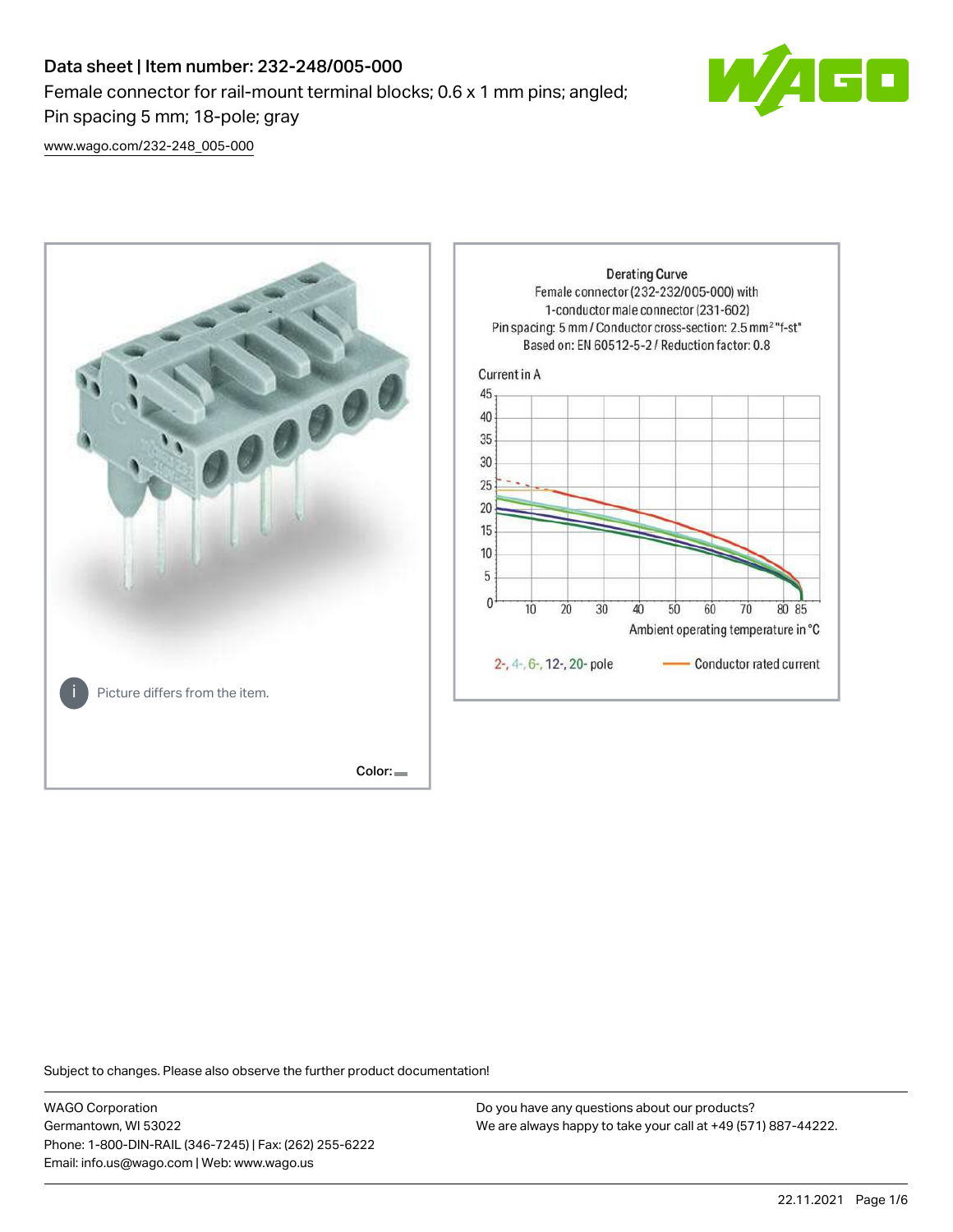

Dimensions in mm

 $L =$  (pole no. x pin spacing) + 1.5 mm

2- to 3-pole female connectors – one latch only

#### Item description

- $\blacksquare$  Pluggable connectors for rail-mount terminal blocks equipped with CAGE CLAMP $^\circ$  connection
- Female connectors with long contact pins connect to the termination ports of 280 Series Rail-Mount Terminal Blocks
- $\blacksquare$ Female connectors are touch-proof when unmated, providing a pluggable, live output
- $\blacksquare$ With coding fingers

Subject to changes. Please also observe the further product documentation! Data

WAGO Corporation Germantown, WI 53022 Phone: 1-800-DIN-RAIL (346-7245) | Fax: (262) 255-6222 Email: info.us@wago.com | Web: www.wago.us

Do you have any questions about our products? We are always happy to take your call at +49 (571) 887-44222.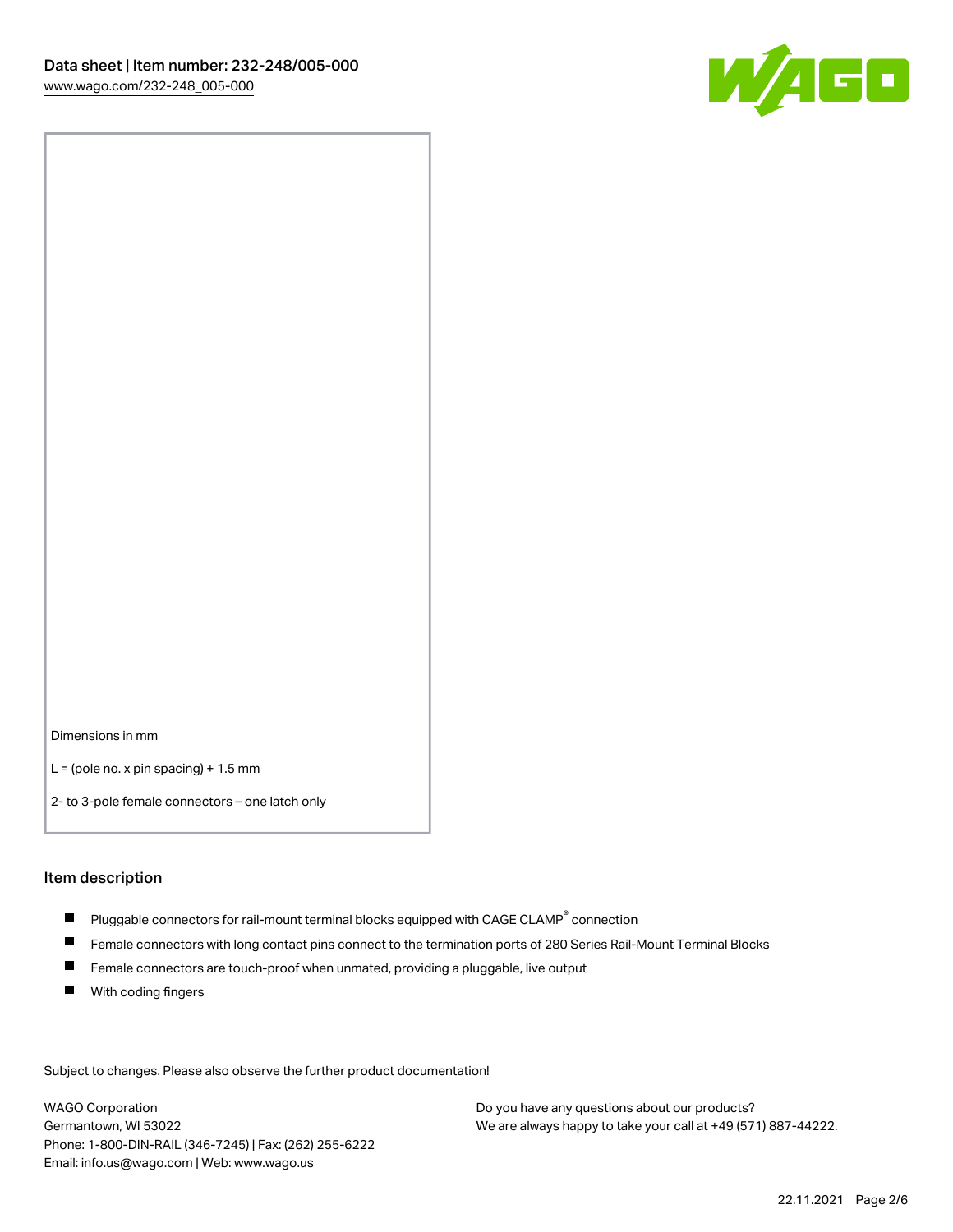

## Data Notes

| Safety information 1 | The MCS-MULTI CONNECTION SYSTEM includes connectors<br>without breaking capacity in accordance with DIN EN 61984. When<br>used as intended, these connectors must not be connected<br>/disconnected when live or under load. The circuit design should<br>ensure header pins, which can be touched, are not live when<br>unmated. |
|----------------------|-----------------------------------------------------------------------------------------------------------------------------------------------------------------------------------------------------------------------------------------------------------------------------------------------------------------------------------|
| Variants:            | Other pole numbers<br>Other versions (or variants) can be requested from WAGO Sales or<br>configured at https://configurator.wago.com/                                                                                                                                                                                            |

#### Electrical data

## IEC Approvals

| Ratings per                 | IEC/EN 60664-1                                                        |
|-----------------------------|-----------------------------------------------------------------------|
| Rated voltage (III / 3)     | 320 V                                                                 |
| Rated surge voltage (III/3) | 4 <sub>k</sub> V                                                      |
| Rated voltage (III/2)       | 320 V                                                                 |
| Rated surge voltage (III/2) | 4 <sub>k</sub> V                                                      |
| Nominal voltage (II/2)      | 630 V                                                                 |
| Rated surge voltage (II/2)  | 4 <sub>k</sub> V                                                      |
| Rated current               | 12A                                                                   |
| Legend (ratings)            | $(III / 2)$ $\triangle$ Overvoltage category III / Pollution degree 2 |

#### UL Approvals

| Approvals per                  | UL 1059 |
|--------------------------------|---------|
| Rated voltage UL (Use Group B) | 300 V   |
| Rated current UL (Use Group B) | 15 A    |
| Rated voltage UL (Use Group D) | 300 V   |
| Rated current UL (Use Group D) | 10 A    |

## Ratings per UL

| Rated voltage UL 1977 | 300 V |
|-----------------------|-------|
| Rated current UL 1977 |       |

#### CSA Approvals

Approvals per CSA

Subject to changes. Please also observe the further product documentation!

| <b>WAGO Corporation</b>                                | Do you have any questions about our products?                 |
|--------------------------------------------------------|---------------------------------------------------------------|
| Germantown, WI 53022                                   | We are always happy to take your call at +49 (571) 887-44222. |
| Phone: 1-800-DIN-RAIL (346-7245)   Fax: (262) 255-6222 |                                                               |
| Email: info.us@wago.com   Web: www.wago.us             |                                                               |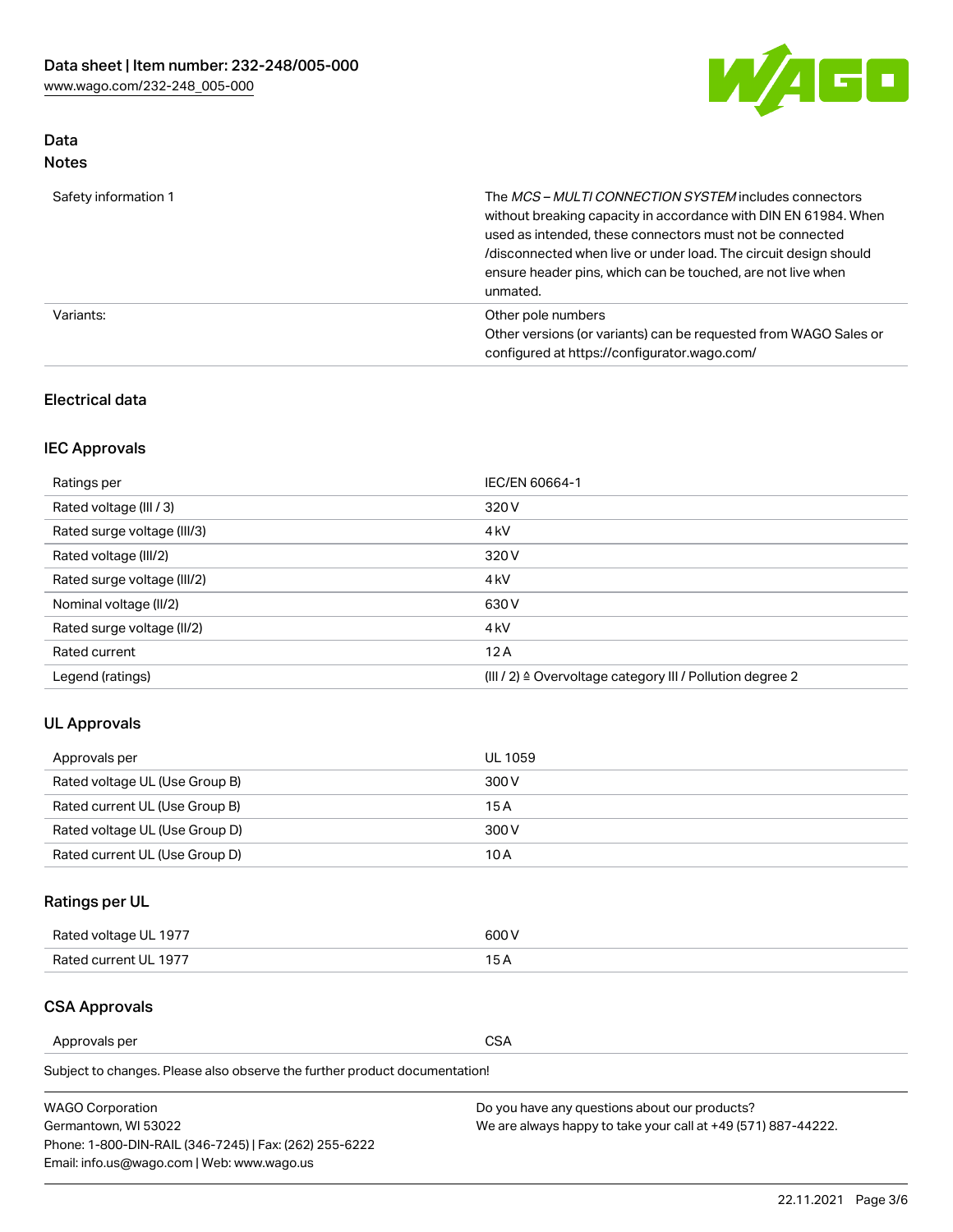[www.wago.com/232-248\\_005-000](http://www.wago.com/232-248_005-000)



| Rated voltage CSA (Use Group B) | 300 V |
|---------------------------------|-------|
| Rated current CSA (Use Group B) | 15 A  |
| Rated voltage CSA (Use Group D) | 300 V |
| Rated current CSA (Use Group D) | 10 A  |

#### Connection data

| Total number of potentials | 18 |
|----------------------------|----|
| Number of connection types |    |
| Number of levels           |    |

#### Connection 1

| Number of poles<br>. . |  |
|------------------------|--|
|------------------------|--|

## Physical data

| Pin spacing             | 5 mm / 0.197 inch     |
|-------------------------|-----------------------|
| Width                   | 91.5 mm / 3.602 inch  |
| Height                  | 26.1 mm / 1.028 inch  |
| Height from the surface | 11.6 mm / 0.457 inch  |
| Depth                   | 18.25 mm / 0.719 inch |

#### Plug-in connection

| Contact type (pluggable connector)                | Female connector/socket                   |
|---------------------------------------------------|-------------------------------------------|
| Connector (connection type)                       | for front-entry rail-mount terminal block |
| Mismating protection                              | No                                        |
| Locking of plug-in connection                     | Without                                   |
| Mating direction to the rail-mount terminal block |                                           |

#### Material data

| Color                       | gray             |
|-----------------------------|------------------|
| Material group              |                  |
| Insulation material         | Polyamide (PA66) |
| Flammability class per UL94 | V <sub>0</sub>   |
| Contact material            | Copper alloy     |
| Contact plating             | tin-plated       |
| Fire load                   | 0.417 MJ         |
| Weight                      | 18.6g            |

Subject to changes. Please also observe the further product documentation!

| <b>WAGO Corporation</b>                                | Do you have any questions about our products?                 |
|--------------------------------------------------------|---------------------------------------------------------------|
| Germantown, WI 53022                                   | We are always happy to take your call at +49 (571) 887-44222. |
| Phone: 1-800-DIN-RAIL (346-7245)   Fax: (262) 255-6222 |                                                               |
| Email: info.us@wago.com   Web: www.wago.us             |                                                               |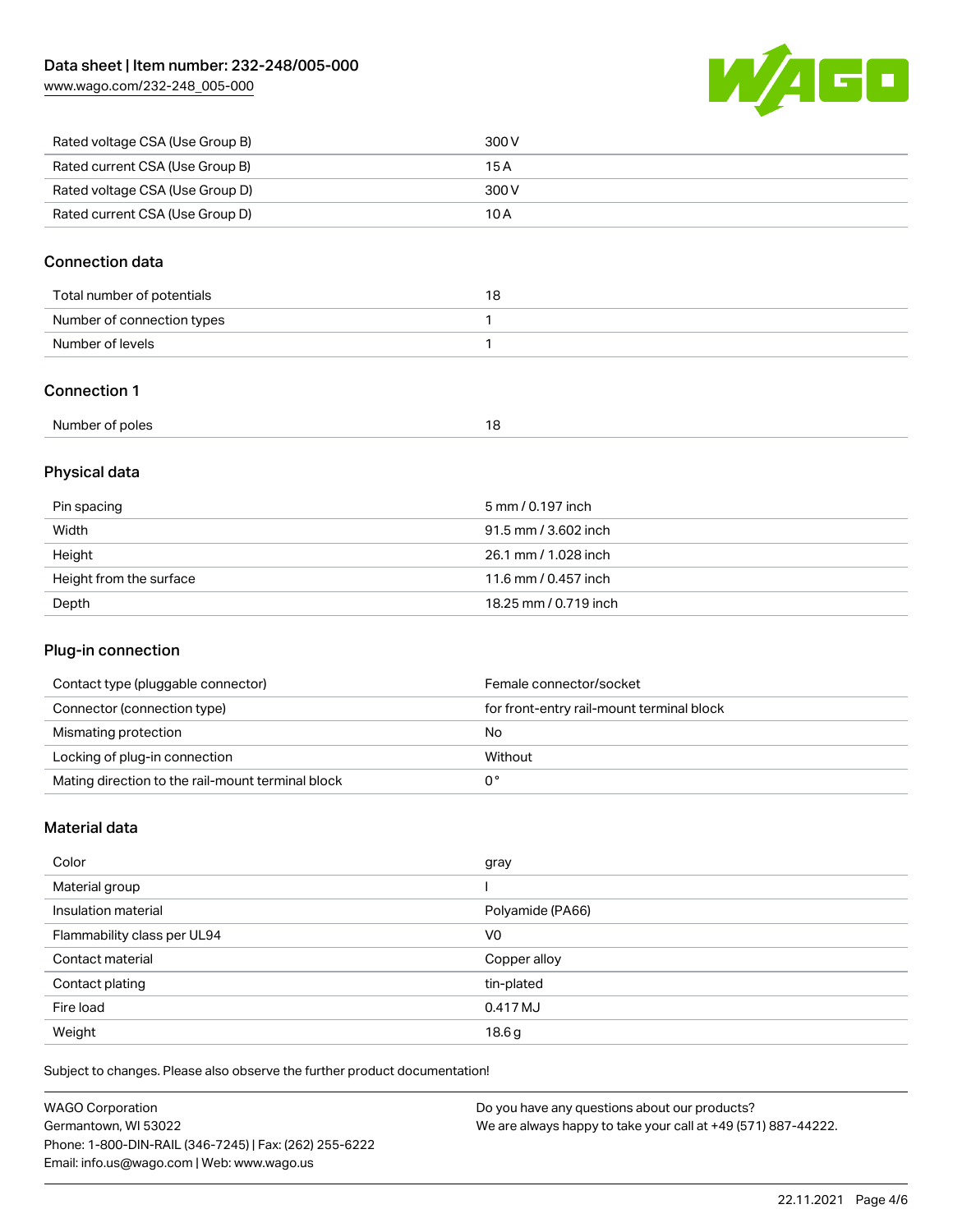

#### Environmental requirements

| Limit temperature range | $-60+85 °C$ |
|-------------------------|-------------|
|-------------------------|-------------|

#### Commercial data

| PU (SPU)          | 25 Stück      |
|-------------------|---------------|
| Packaging type    | box           |
| Country of origin | DE            |
| <b>GTIN</b>       | 4044918570077 |

#### Approvals / Certificates

#### Country specific Approvals

| Logo | Approval                                     | <b>Additional Approval Text</b> | Certificate<br>name |
|------|----------------------------------------------|---------------------------------|---------------------|
|      | CВ<br><b>DEKRA Certification B.V.</b>        | IEC 61984                       | NL-39756            |
|      | <b>CSA</b><br>DEKRA Certification B.V.       | C <sub>22.2</sub>               | 1466354             |
| EMA  | <b>KEMA/KEUR</b><br>DEKRA Certification B.V. | EN 61984                        | 2190761.01          |

#### Ship Approvals

| Logo                     | Approval                  | <b>Additional Approval Text</b> | Certificate<br>name |
|--------------------------|---------------------------|---------------------------------|---------------------|
| Ø                        | BV<br>Bureau Veritas S.A. | IEC 60998                       | 11915/D0<br>BV      |
| <b>BUREAU</b><br>VERITAS |                           |                                 |                     |

#### UL-Approvals

|          |                                |                                 | Certificate |
|----------|--------------------------------|---------------------------------|-------------|
| Logo     | Approval                       | <b>Additional Approval Text</b> | name        |
|          | UL                             | <b>UL 1059</b>                  | E45172      |
| J<br>. . | Underwriters Laboratories Inc. |                                 |             |

Subject to changes. Please also observe the further product documentation!

| <b>WAGO Corporation</b>                                | Do you have any questions about our products?                 |
|--------------------------------------------------------|---------------------------------------------------------------|
| Germantown, WI 53022                                   | We are always happy to take your call at +49 (571) 887-44222. |
| Phone: 1-800-DIN-RAIL (346-7245)   Fax: (262) 255-6222 |                                                               |
| Email: info.us@wago.com   Web: www.wago.us             |                                                               |